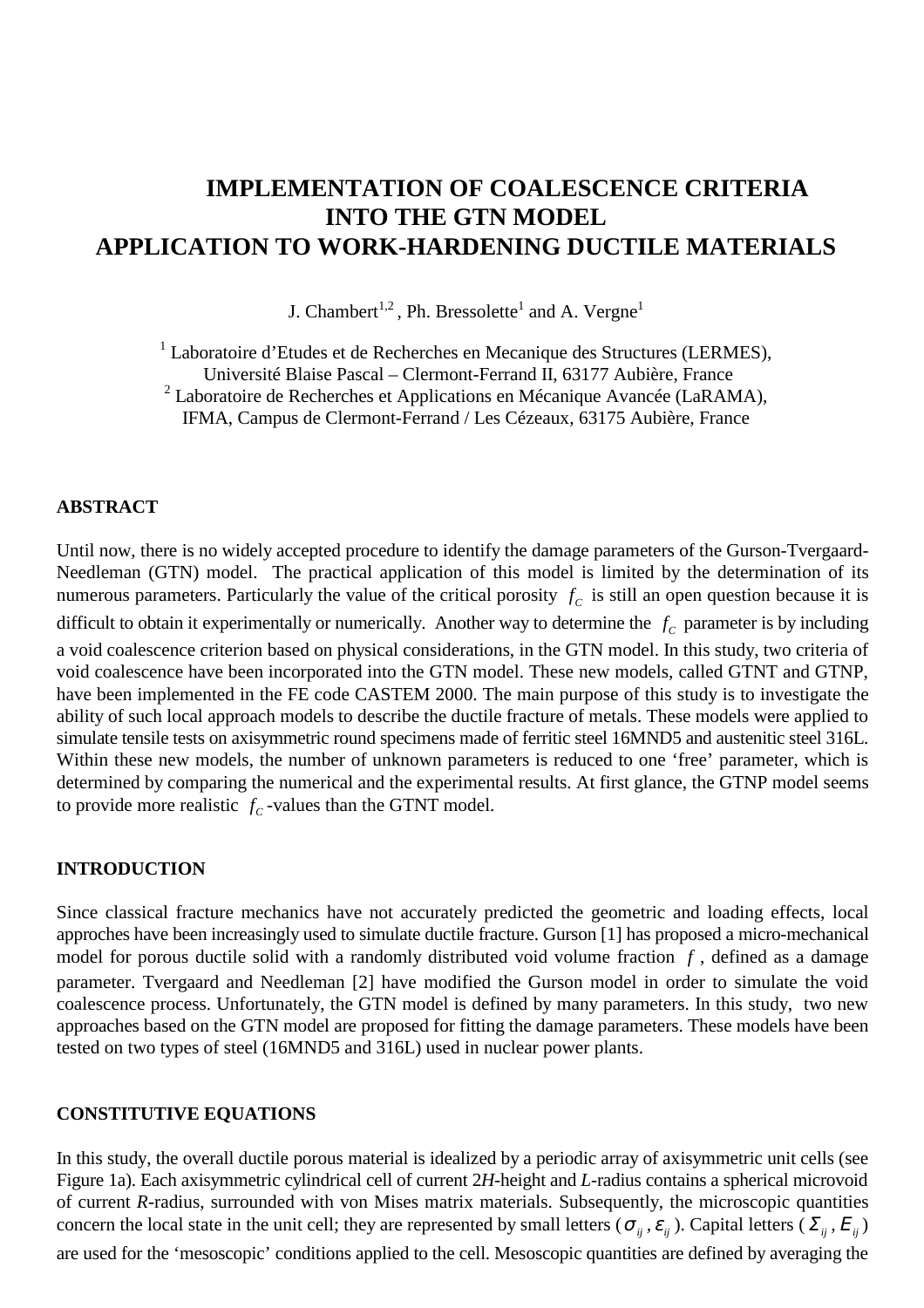microscopic variables over the cell volume.



**Figure 1:** (a) Axisymmetric unit cell – (b) Porous/compact layers

#### *The GTN Model*

The Gurson constitutive model for porous ductile materials as modified by Tvergaard and Needleman [2] is based on the yield condition:

$$
\Phi\left(\Sigma_{ij}, \overline{\sigma}, f\right) = \frac{\Sigma_{eq}^2}{\overline{\sigma}^2} + 2q_1 f^* \cosh\left(\frac{3}{2}q_2 \frac{\Sigma_m}{\overline{\sigma}}\right) - 1 - \left(q_1 f^*\right)^2 = 0 \tag{1}
$$

in which  $q_1$  and  $q_2$  are 'constitutive' parameters introduced by Tvergaard (in the following, we use the classical value  $q_2 = 1$ ),  $\Sigma_{ij}$  is the mesoscopic Cauchy stress tensor,  $\Sigma_{eq}$  denotes the equivalent stress, defined by  $\sum_{eq}^{2} = 3 \sum_{ij}^{'} \sum_{ij}^{'}$  / 2 with  $\sum_{ij}^{'}$  being the stress deviator,  $\sum_{m}^{ }$  is the hydrostatic stress, given by  $\sum_{m}^{ } = \sum_{kk}^{ }$  / 3,  $\bar{\sigma}$ is the flow stress of the matrix material. The function  $f^*$ , which depends on the void volume fraction  $f$ , was introduced by Tvergaard and Needleman [2] in order to account for void coalescence:

$$
f^*(f) = \begin{cases} f & \text{si } f \le f_c \\ f_c + \frac{f^*_U - f_c}{f_F - f_c} (f - f_c) & \text{si } f > f_c \end{cases}
$$
 (2)

Here,  $f_c$  is the critical value of porosity at which void coalescence begins. Coalescence is complete once  $f$ reaches the final void volume fraction  $f_F$ . The porosity rate comes partly from the growth of existing voids and partly from the nucleation of new voids:

$$
\mathbf{\hat{R}} = (1 - f)\mathbf{\hat{R}}_{\mathbf{f}k}^p + A\mathbf{\hat{R}}\mathbf{\hat{R}}^p \tag{3}
$$

here,  $\mathbb{R}^p$  means the mesoscopic plastic strain rate tensor,  $\mathbb{R}^p$  is the equivalent plastic strain rate of the matrix materials. The first term in Eqn. 3 arises from the condition of plastic incompressibility of the matrix material. The nucleation of new voids is supposed to obey to a strain-controlled model (cf. Tvergaard [2]):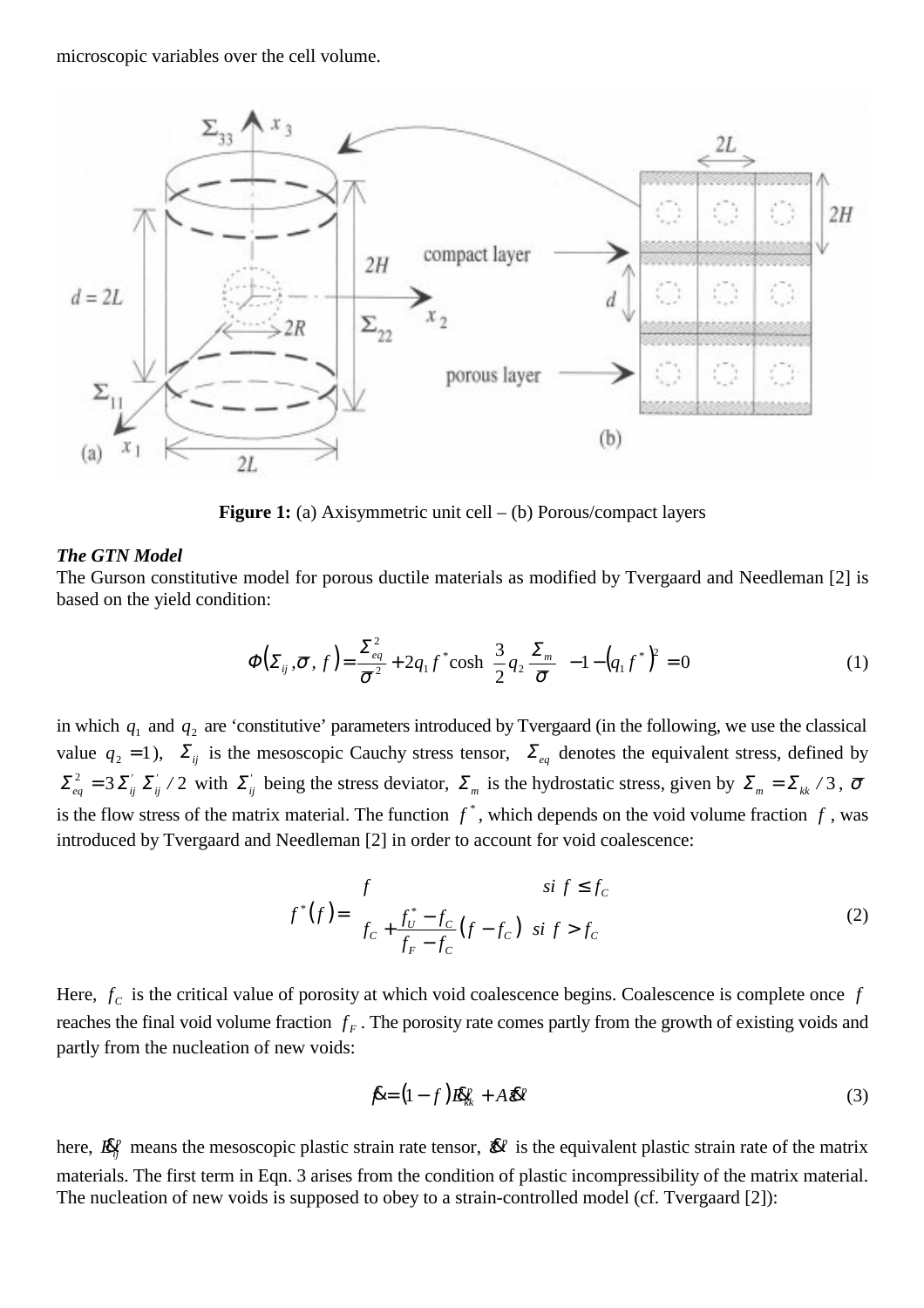$$
A = \frac{f_N}{s_N \sqrt{2\pi}} \exp\left[-\frac{1}{2} \left(\frac{\overline{\varepsilon}^p - \varepsilon_N}{s_N}\right)^2\right]
$$
(4)

where  $f_N$  is the volume fraction of void nucleating particles,  $\mathcal{E}_N$  and  $S_N$  are the mean and standard deviation of the strains at which the particles nucleate voids.

#### *Plastic Limit-load Coalescence Model (GTNT)*

Thomason [3] has proposed a critical condition of internal necking in the intervoid ligament at incipient void coalescence. The overall material is then subject to axisymmetric and proportional loading, *i.e.* the mesoscopic principal stresses are  $\Sigma_{33} > \Sigma_{11} = \Sigma_{22}$  and the stress triaxiality ratio  $T = \Sigma_m / \Sigma_{eq}$  is constant. The coalescence condition is given by the loading equilibrium of the intervoid ligament (see Figure 1):

$$
\Sigma_{33} \pi L^2 = \pi \left( L^2 - R^2 \right) \sigma_n \tag{5}
$$

where  $\sigma_n$  is the mean stress required to initiate the internal necking in the intervoid matrix materials. Some modifications have been made in Thomason's criterion so as to make it compatible with the GTN model. Firstly, microvoids are assumed to grow spherically. Secondly, plastic-limit load criterion and the GTN model were originally based on a rigid perfect plasticity approach and they were extended to hardening matrix materials by replacing the initial yield stress  $\sigma_0$  with  $\bar{\sigma}$ .

Thomason [3] has proposed an empirical expression for the constraint factor  $\sigma_n / \sigma_0$ , which closely corresponds with the results of the upper-bound theorem for plastic limit-load analysis. Under the second above assumption, the empirical formulation has been transformed into:

$$
\frac{\sigma_n}{\overline{\sigma}} = 0.1 \left( \frac{L}{R} - 1 \right)^2 + 1.2 \left( \frac{L}{R} \right)^{1/2} \tag{6}
$$

In the case of axisymmetric loading, the critical condition for incipient microvoid coalescence is given by combining Eqn. 5 with Eqn. 6:

$$
\left[0.1(\alpha^{-1}-1)^2 + 1.2\alpha^{-1/2}\right] \cdot \left(1 - \alpha^2\right) = \frac{\Sigma_{33}}{\overline{\sigma}}
$$
\n
$$
\alpha = \frac{R}{L} = \left(\frac{3}{2}f\beta\right)^{1/3}; \qquad \beta = \frac{H}{L} = \beta_0 \exp\left(\frac{3}{2}E_{eq}^p\right); \qquad \beta_0 = \frac{H_0}{L_0}
$$
\n(7)

where  $L_0$  and  $H_0$  are the initial radius/width and height of the unit cell. It must be emphasized that  $\Sigma_{33}$ ,  $E_{eq}^p$ and *f* in Eqn. 7 are derived from the predictions of the GTN model. In this study, the initial void distribution is homogeneous, *i.e.*  $\beta_0 = 1$  in Eqn. 7.

#### *Localization-based Coalescence Model (GTNP)*

An analytical study of void coalescence by void-sheet mechanism has been carried out by Perrin [4] based on the following assumptions: void distribution becomes inhomogeneous during plastic deformation, then coalescence comes from progressive concentration of cavities in some horizontal porous layers bounded by rigid zones. Perrin has used Rudnicki and Rice's theory [5] of the localization of deformation into the porous layers. The unit cell is subject to mesoscopic axisymmetric loading ( $\Sigma_{33} > \Sigma_{11} = \Sigma_{22}$ ) with a constant triaxiality *T* (see Figure 1). The porosity *f* and mesoscopic stresses are calculated by applying the GTN model to the overall unit cell. Let  $(\Sigma_{11}^{(p)} = \Sigma_{22}^{(p)}, \Sigma_{33}^{(p)})$  and  $f^{(p)}$  be the mesoscopic principal stresses and porosity in the highly porous layer.

In order to calculate  $f^{(p)}$ , Perrin has assumed that the virtual material, composed by stacking the *d*-height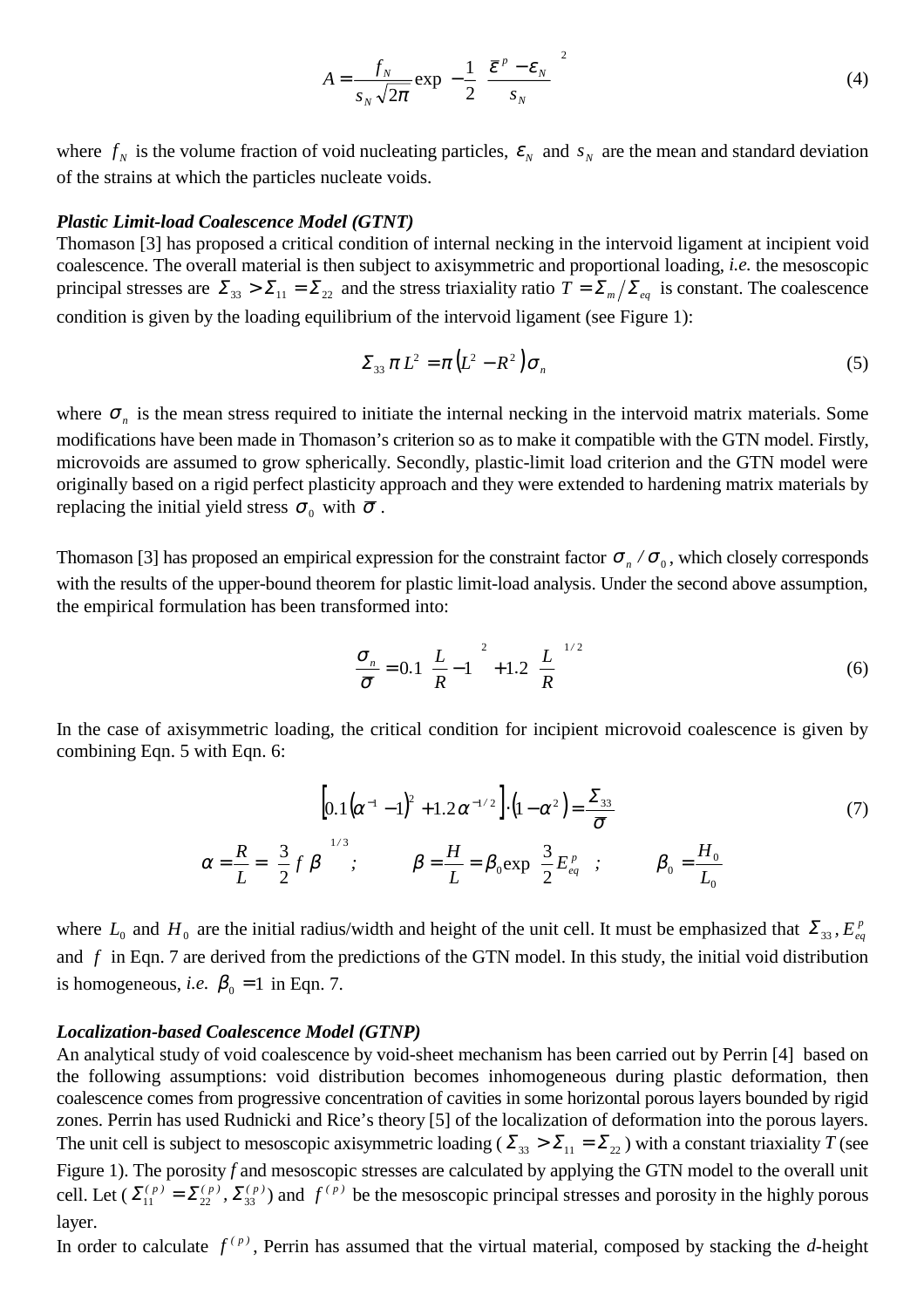porous layers, is always defined by isotropic void distribution, this entails that  $f^{(p)} = \beta f$  and  $d = 2L$  (see Figure 1b). The vertical equilibrium provides:  $\Sigma_{33}^{(p)} = \Sigma_{33}$ . The behaviour of these *d*-height porous layers should adhere to the GTN yield criterion:

$$
\left(\frac{\Sigma_{33} - \Sigma_{11}^{(p)}}{\bar{\sigma}}\right)^2 + 2q_1 f^{(p)} \cosh\left(\frac{\Sigma_{11}^{(p)} - \Sigma_{33} / 2}{\bar{\sigma}}\right) - 1 - \left(q_1 f^{(p)}\right)^2 = 0
$$
\n(8)

where  $\Sigma_{11}^{(p)}$  is the only unknown quantity of Eqn. (8), which can be solved by applying a standard numerical method.

Coalescence begins when the strain localization condition is reached inside the porous layers. So, the critical condition at the onset of void coalescence is given by:

$$
\frac{3(1-\nu)\overline{\sigma}}{E}q_1^2\left(1-f^{(p)}\right)f^{(p)}\,\mathrm{sh}^{(p)}\left(\mathrm{ch}^{(p)}-q_1\,f^{(p)}\right)=\left(\frac{\Sigma_{33}-\Sigma_{11}^{(p)}}{\overline{\sigma}}-q_1\,f^{(p)}\,\mathrm{sh}^{(p)}\right)^2\tag{9}
$$

where sh<sup>(*p*)</sup> and ch<sup>(*p*)</sup> denote the hyperbolic sine and cosine of  $\frac{\sum_{11}^{(p)} + \sum_{33}^{'} / 2}{\overline{\sigma}}$ , respectively.

#### **EXPERIMENTAL PROCEDURE**

We have used a ferritic steel 16MND5 (French designation) and an austenitic stainless steel 316L (French designation), which have been studied by Geney [6] at room temperature. Table 1 gives the main chemical composition of these steels. The tensile properties are shown in Table 2. Geney [6] has used an invert resolution method coupled with a FE code in order to determine the stress-strain curves, using experimental data given by round smooth tensile tests, before crack initiation. The tensile tests were carried out by Geney [6] on axisymmetric round notched specimen. The specimen, denoted AE4, has notched radius of 4 mm and an initial minimum diameter of 10 mm (see Figure 2a). This geometry was retained because it allows to generate quasihomogeneous stress-strain field and a constant stress triaxiality ratio. The tensile tests were performed at the constant speed of 0.5 mm/minute. The reduction of diameter was measured by a diametral extensometer, and the values were recorded with a frequency of 5 Hz.

TABLE 1 CHEMICAL COMPOSITION IN WEIGHT PERCENT

| Mat.          |       | Mn              |      |                           |      |               | Mc   |        |
|---------------|-------|-----------------|------|---------------------------|------|---------------|------|--------|
| $16MND5$ 0.16 |       | $1.35 \pm 0.21$ |      | $\vert 0.002 \vert 0.005$ | 0.74 | 0.14          | 0.48 | 0.004  |
| 316L          | 0.008 | 0.86            | 0.63 | $ \langle 0.001   0.011$  |      | 12.55   17.55 | 2.40 | 0.0441 |

TABLE 2 MONOTONOUS TENSILE PROPERTIES

| Mat.   | Temp.<br>ر می | (GPa) | $\mathbf{H}_{eL}$<br>(MPa) | $K_{eH}$<br>(MPa)        | $\mathbf{R}_{p0.2}$<br>(MPa) | m<br>(MPa) | $\gamma$ <sup>0</sup> | (96)          |
|--------|---------------|-------|----------------------------|--------------------------|------------------------------|------------|-----------------------|---------------|
| 16MND5 | 20            | 193   | 473                        | 475                      | $\overline{\phantom{0}}$     | 605        | 25.5                  | $\mathcal{L}$ |
| 316L   | 20            | 184   | $\overline{\phantom{a}}$   | $\overline{\phantom{0}}$ | 220                          | 537.5      | 65                    | O7            |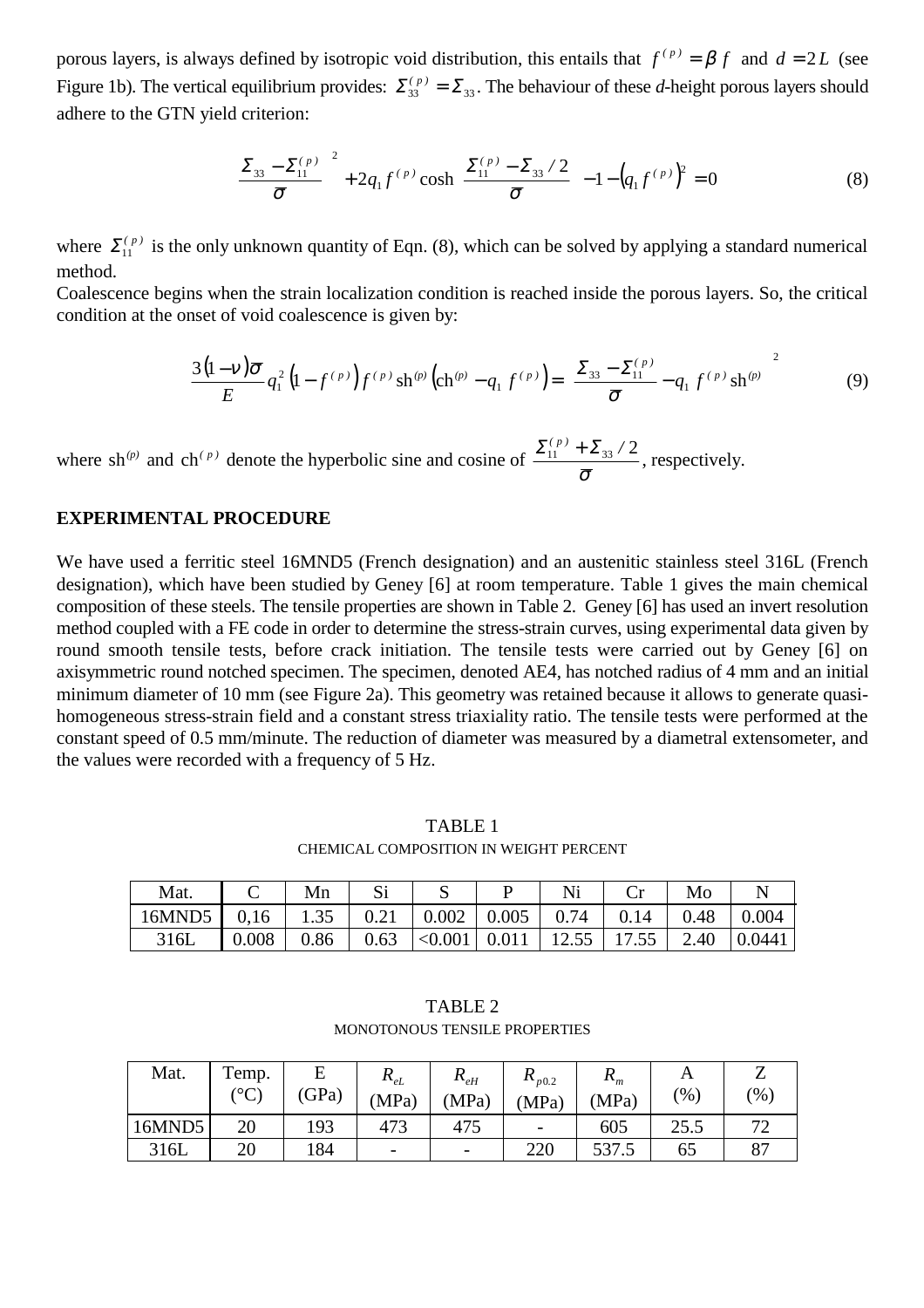# **NUMERICAL IMPLEMENTATION AND MODELLING**

We have incorporated the GTNT and GTNP models into the FE code CASTEM 2000 [7] by means of two material subroutines. The methodology of implementation could be summarized by the following procedures. Firstly, stresses were updated by using a backward Euler method. Then, the maximum principal stress, the equivalent plastic strain and the porosity were computed and the void coalescence criteria (Eqns. 7 & 9) were tested. Once the coalescence condition is reached in some Gauss points, the critical void volume fraction  $f_c$ is equal to the current porosity and the modification to take account of the void coalescence process (Eqn. 2) becomes effective. So, the critical porosity  $f_c$  is considered as an internal variable.



**Figure 2:** (a) Axisymmetric notched specimen AE4 - (b) FE mesh

Only a half specimen was modelled using axisymmetric 8-nodes isoparametric elements with reduced integration (see Figure 2b). Computations were performed with assuming large strain theory.

## **NUMERICAL RESULTS**

The GTN model contains a lot of parameters and a generally accepted assent about the determination of these micro-mechanical parameters has to be found. In most cases, some of them should be evaluated from metallurgical observations or set to 'usual' values. Then, the other ones are calculated by a purely phenomenological fitting procedure which consists in comparing the numerical prediction of the GTN model with experimental results. As reported by Tvergaard and Needleman [2], the stress carrying capacity drops rapidly once the current porosity reaches the critical void volume fraction  $f_c$ . At this point, the  $f_c$  parameter is calibrated by the fitting procedure. Unfortunately, as reported by Zhang [8], there is a problem of nonuniqueness in this way of parameter fitting.

In pursuing the same idea as Zhang [9], we propose the GTNT and GTNP models in order to avoid this kind of problem by incorporating a 'physical' void coalescence process into the GTN model. Within these approaches, the only 'free' parameter is the volume fraction of void nucleating particles  $f<sub>N</sub>$ . In this study, we have used the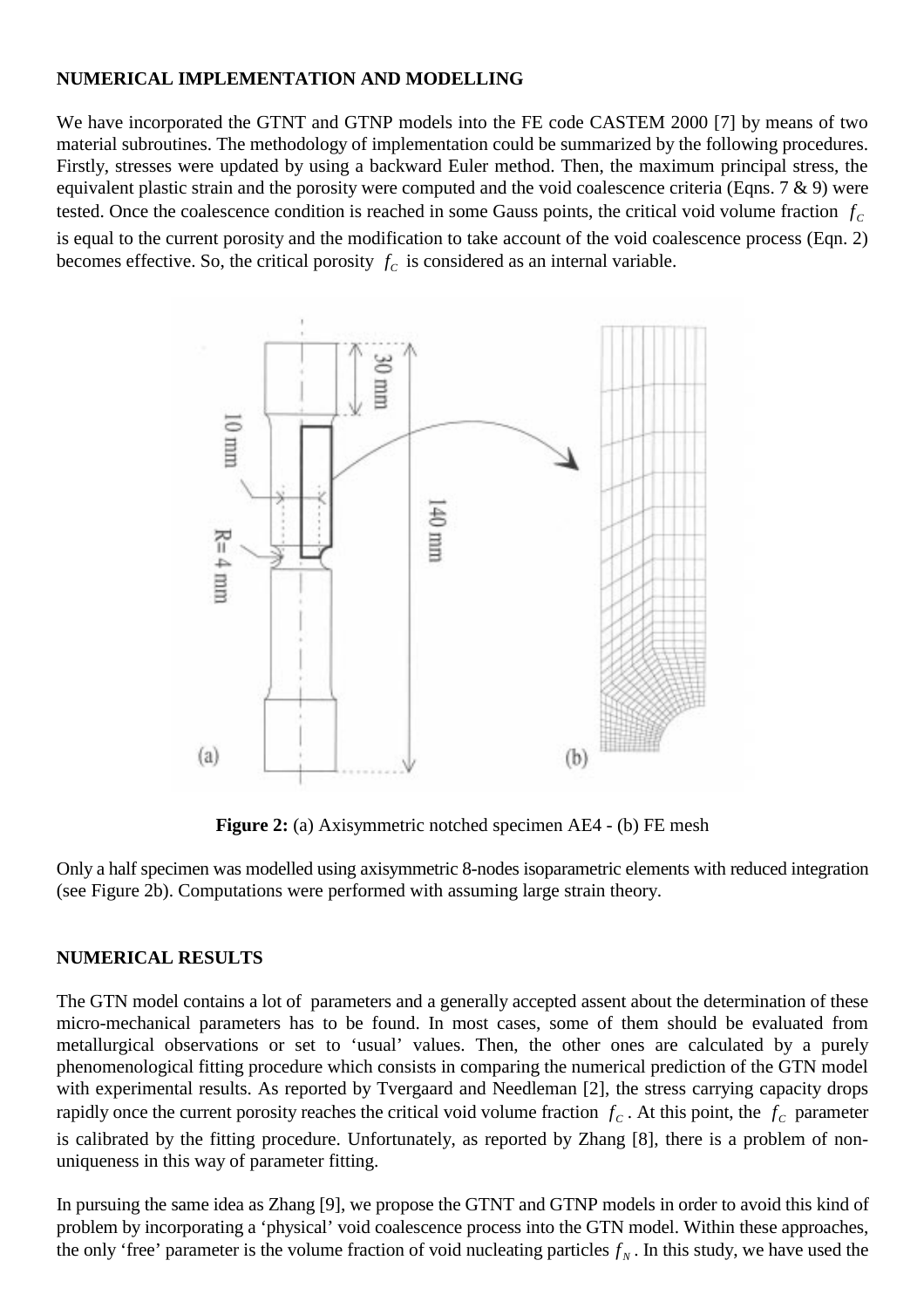same values of  $q_1$ ,  $q_2$ ,  $f_F$ ,  $\epsilon_N$  and  $s_N$  parameters for both materials. The 'constitutive' parameter was set to  $q_1 = 1.25$ , halfway between the original Gurson [1] model (*i.e.*  $q_1 = 1.0$ ) and the modified Gurson model proposed by Tvergaard and Needleman [2] (*i.e.*  $q_1 = 1.5$ ). The parameters for void nucleation were set to  $\varepsilon_N = 0.3$  and  $s_N = 0.1$  [2]. The end of void coalescence is described by the final porosity  $f_F = 0.15$ . As regards the initial void volume fraction  $f_0$ , we have assumed nearly the same value as Geney [6], *i.e.*  $f_0 = 5.10^{-5}$  for the 316L material and  $f_0 = 3.10^{-4}$  for the 16MND5 material.

The volume fraction of void nucleating particles  $f<sub>N</sub>$  was determined by fitting the numerical results to the experimental data. By using the GTNP model, the fitted  $f_N$ -value was :  $f_N = 3.10^{-3}$  for the 16MND5 steel and  $f_N = 5.10^{-4}$  for the 316L steel. Then, these fitted values of  $f_N$  were used for the GTNT model. The curves of load versus diameter reduction are shown in Figure 3 for both materials. As striction occurs, a loss of stiffness appears and the sustaining load is reduced significantly. Then, the initiation of a macroscopic crack is associated with a sudden drop of the load. It can be seen from Figure 3a & 3b that the GTNP model (dash line) slightly overestimates the sudden drop point of experimental tests (dotted line).



**Figure 3:** Load-diameter reduction curves for steel : (a) 16MND5 and (b) 316L



**Figure 4:** Distribution of  $f_c$ -values given by the GTNP model at  $\Delta\phi = 3.75$  mm for the 16MND5 steel

For the four sets of calculations (2 models and 2 materials), damage is localized firstly in the element situated